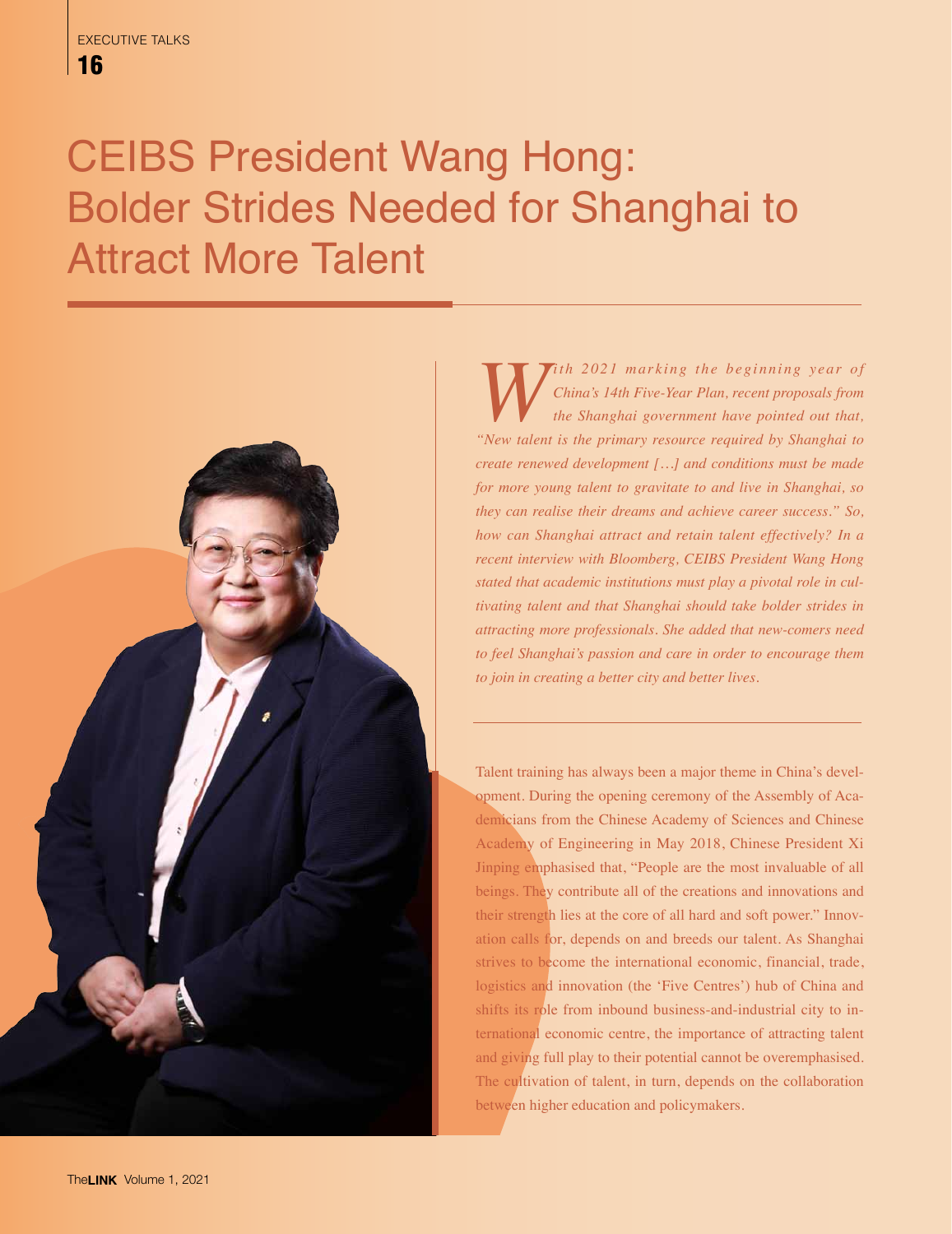## **Enabling higher education institutions is key to stimulating innovation**

I have always cherished deep affections for education. For 30 years, I served at the university from which I graduated, moving up from a lecturer all the way to the President. During my tenure with the CPC Baoshan District Committee, I made education one of my top priorities and continued teaching and mentoring graduate students. Now, I have returned to academia. Throughout my years of work, it rings increasingly true to me that higher education in China has reached a stage where it is in need of further reforms.

As society and the economy have continued to grow, talent assessment criteria has evolved from a set of single-dimension indicators (such as top schools, degrees and papers) into a multi-factor one embodying practical values and contributions (involving aspects of work competence, innovative capabilities, work performance and social responsibilities). In response, higher education system reforms need to proceed on the three fronts:

First, reforms should be closely aligned with cutting-edge technological developments and new inter-disciplinary frontiers. Innovative and entrepreneurial education should be further strengthened and cross-discipline knowledge integration and innovation encouraged to provide intellectual support that meets the growth needs of enterprises. Compared with technically developed countries, China is relatively weak in terms of fundamental research. Part of the reason is that significant numbers of top students have chosen to settle overseas. The cultivation and introduction of more talent is a critical issue that needs to be more substantially addressed. The focus should be on the selection of academic leaders and young talent and on setting up youth development foundations. Meanwhile, these measures need to be complemented by material incentives for technical applications.

Second, collaboration amongst industries, universities and research institutions should be further deepened and higher education institutions need to be given better play in technological innovation. Support should be given to enterprises to establish innovation joint ventures to undertake major national projects. This model of school-enterprise co-operation could be of great significance for talent cultivation in certain disciplines, provided that students possess firm theoretical knowledge backgrounds in order to combine them with actual application in enterprises.

For example, in rapidly developing areas such as rail transport, where China has become a global leader in just two decades, universities should co-operate with enterprises in terms of operations, communication and engineering, so that their students can gain access to cutting-edge industrial practices. This is also the case for areas like AI, big data, bio-technologies and pharmaceuticals and new materials, as enterprises sometimes make progress faster than university researchers. If universities wish to cultivate talent for enterprise development, co-operation with enterprises is indispensable.

When I was working at Shanghai University of Engineering Science, students in applied disciplines were required to particip-

ate in industrial co-operation projects and had to spend their fourth year and complete their thesis in an enterprise. A dual-mentor system was implemented for students (one school and one company mentor) to aid students in applying their knowledge to practice. Medical schools are leaders in this regard as they require internship periods and mentoring courses, so that students learn both theories and practice.

If universities want to realise such co-operative models, they need to realise mutually beneficial relations. For example, at CEIBS, we have a many alumni who are willing to provide resources after they have graduated. Our mutually supportive model is one in which we cultivate talent for enterprises and they furnish ideal practical environments for our students to learn.

Finally, schools need to take advantage of their proximity to regional markets and give full play to their roles and strengths as educational institutions in order to keep up with the demand for talent posed by national and regional development. In the 14th Five Year, key regional strategies such as the Yangtze River Delta and Beijing-Tianjin-Hebei regions and the Guangdong-Hong Kong-Macao Greater Bay Area will become main growth drivers for promoting China's international competitiveness and influence. Shanghai has also stated its desire to elevate the Five Centres to a new level and build itself into a better city for the people, and higher education institutions need to seize the opportunity, live up to their missions and achieve their own growth in the process.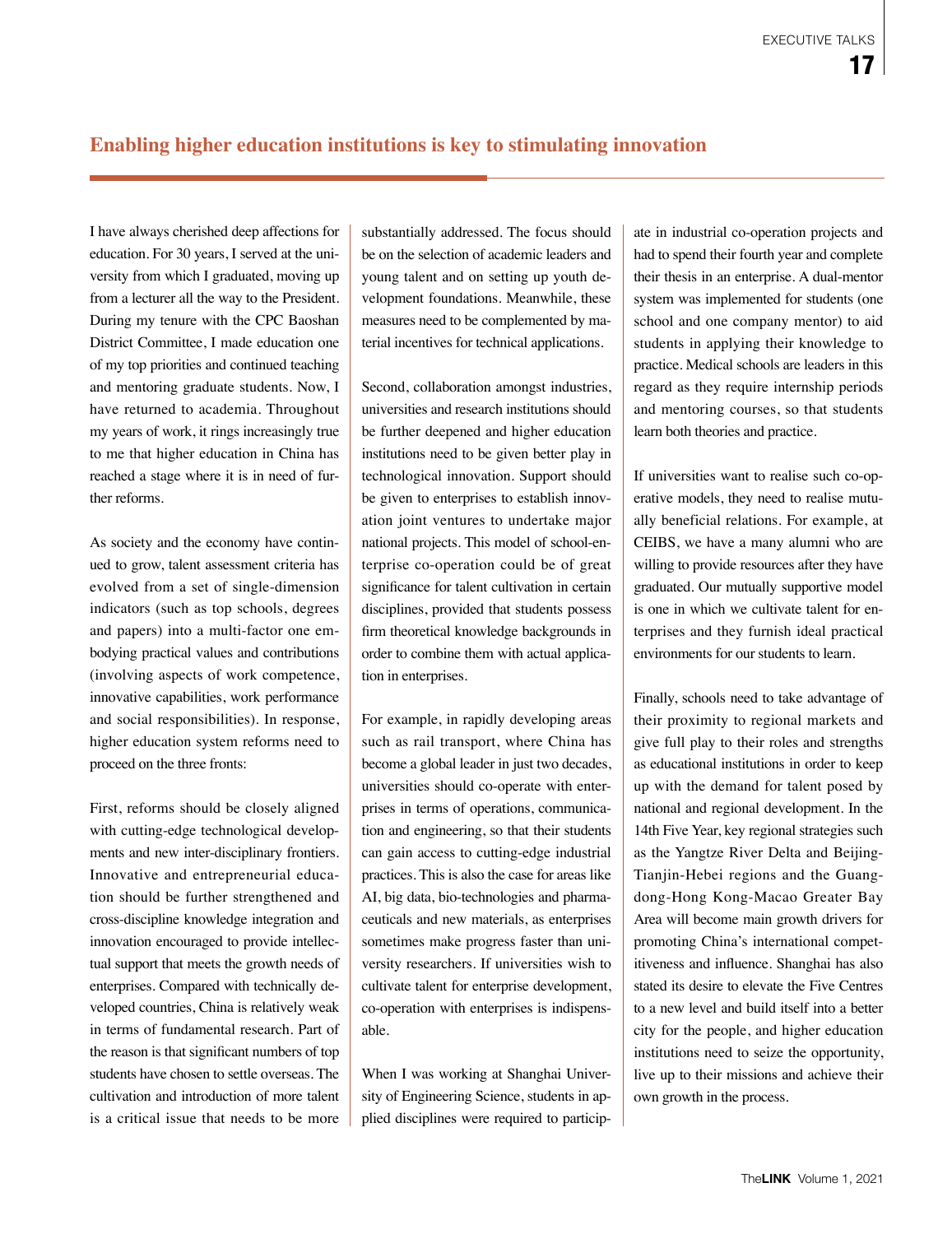## **Higher education institutions need to have better digitisation capabilities**

During formulation of the new CEIBS Five-Year Plan, we identified three main challenges:

First, are the uncertainties arising from recent geopolitical and global economic changes. Currently, uncertainties on the geopolitical front pose huge challenges for the internationalisation of higher education institutions. Meanwhile, due to the impact of COVID-19 and the subsequent global economic slowdown, there has been a drop in the willingness of enterprises and individuals to pay for higher education and training.

Second, competition is intense. Competitiveness amongst higher education institutions is getting stronger and many top business schools are looking to enter the Chinese market, leading to competition in terms of both faculty and student recruitment. Many online training companies, consultancies and enterprise exchange platforms are also reaching into the management training market.

Third, the ability of higher education institutions to withstand shocks from technological innovations. As new technologies and business models for digitised learning, integrative learning and knowledge upgrading grow, existing resources are becoming insufficient to meet new demands.

To better cope with these challenges, higher education institutions must con-



*A CEIBS Real Situation Learning Method (RSLM) session at M-Grass (a CEIBS alumni enterprise)*

tinuously upgrade their digitisation capabilities and strengthen their lineup of international faculty. For CEIBS, this means we must cope in a number of ways:

First, we must leverage the dual engines of technology and data to build a digital ecosystem for education. In the coming five years, CEIBS will reshape its capacities for a sustained shift towards digitisation and implement a customer-oriented digital marketing strategy to improve its risk-resilience and competitive advantage.

Second, we must build new facilities, including both physical and virtual studios and adopt new courseware platforms, live-streaming and video-on-demand technologies to provide synchronic or diachronic learning environments. Furthermore, will should look to both VR and AR technologies to enhance interaction between faculty and students in order to create a more immersive type of learning.

Third, we must expand our number of domestic Real Situation Learning Method (RSLM) bases. With overseas RSLM bases currently unavailable due to the pandemic, CEIBS will more fully explore its 'China Depth' by working with leading enterprises and multinational companies in China as bases to conduct RSLM teaching.

Fourth, we must continue to develop a first-class international faculty team. In the future, CEIBS will strive to usher in more leading international faculty and research leaders. In addition to recruiting full-time faculty from overseas, we will also expand our team of part-time and visiting professors to satisfy growing demand and provide additional resources for the school to realise its international development.